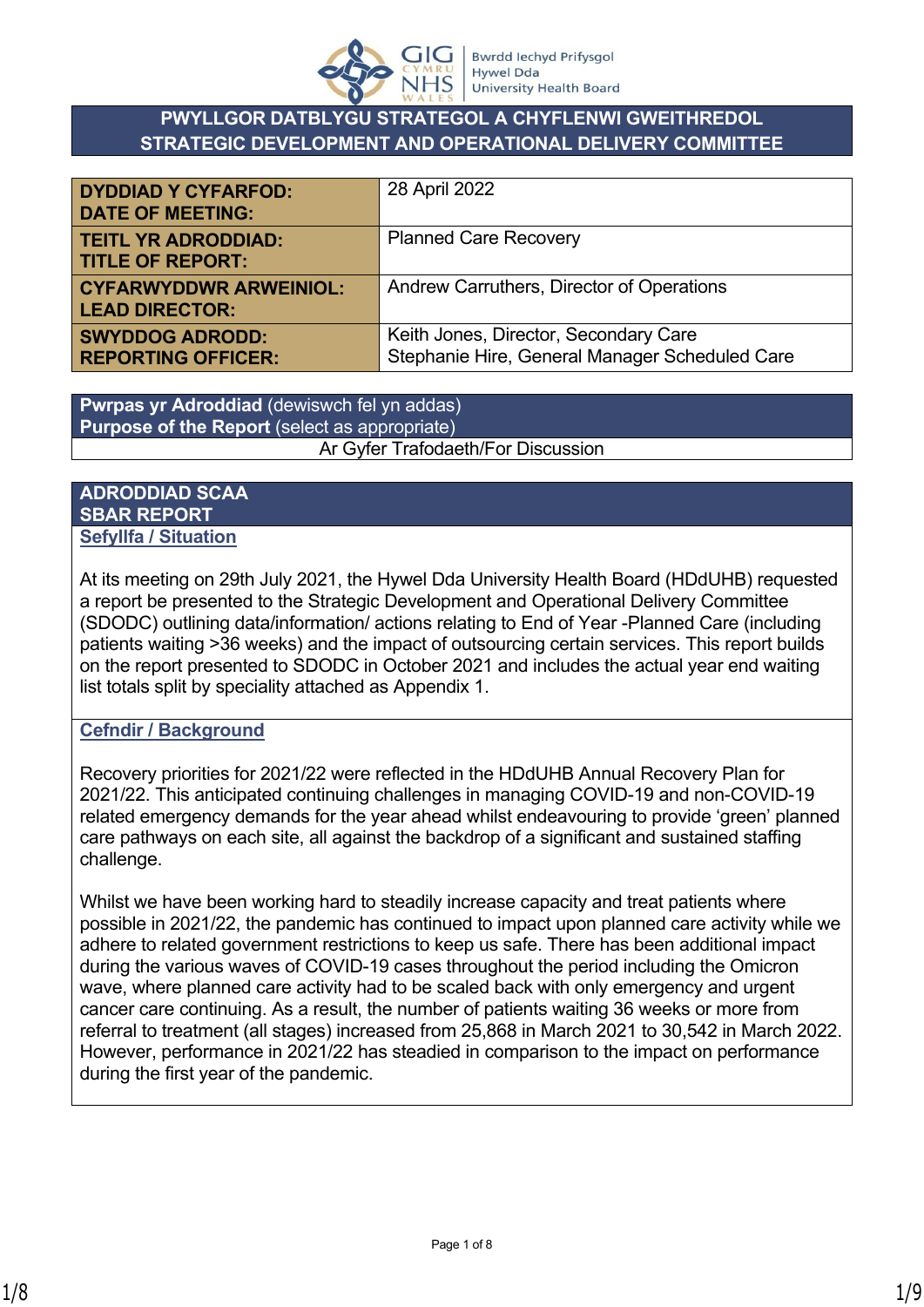

We continue to plan and action the recovery, planned surgery has continued at Bronglais General Hospital (BGH), restarted at Prince Philip Hospital (PPH) for Orthopaedics, and Ward 9 Withybush General Hospital (WGH) has reopened and started to treat patients. Cancer continues to be treated across all sites with a focussed centre at PPH. Specialty based cancer continues at GGH. Plans to reinstate further capacity during 2022/23 include:

- The repurposing of Amman Valley Day Surgery Unit to deliver 5 days per week Cataract surgery. This will involve the relocation of the Age-Related Macular Degeneration (AMD) service to the Outpatients area and the theatre facility will offer focused cataract surgery.
- A demountable unit at PPH will provide additional day surgery access for the Health Board with an opening date of May 2022.
- The development of an Enhanced Care Unit (ECU) at PPH and WGH to reduce critical care demand for elective patients.
- Virtual appointments are provided as an alternative to face-to-face appointments where possible to mitigate the reduction in outpatient capacity. A virtual hub has been established at GGH to facilitate virtual appointments, with others to follow in 2022/23. We are now urgently scoping returning outpatient activity to pre-pandemic levels using virtual and face-to-face appointments.

The initial aim is to reduce the number of patients waiting over 104 weeks to zero by March 2023, as part of phase one of the ministerial measures to provide access to timely planned care.

We have developed a revised post-COVID-19 watchtower planned care monitoring programme to monitor progress.

Validation of all waiting lists has continued throughout the pandemic, both internally and through an external technical validation service.

The Health Board has engaged with an external agency (Lightfoot) who have been working closely with key specialties on recovery plans. There is also an internal reset and recovery process, which is currently led operationally at Watchtower. Key numerical messaging and lengths of time to recover is revised and reported to the Executive Team for onward reporting to the Board.

Outsourcing: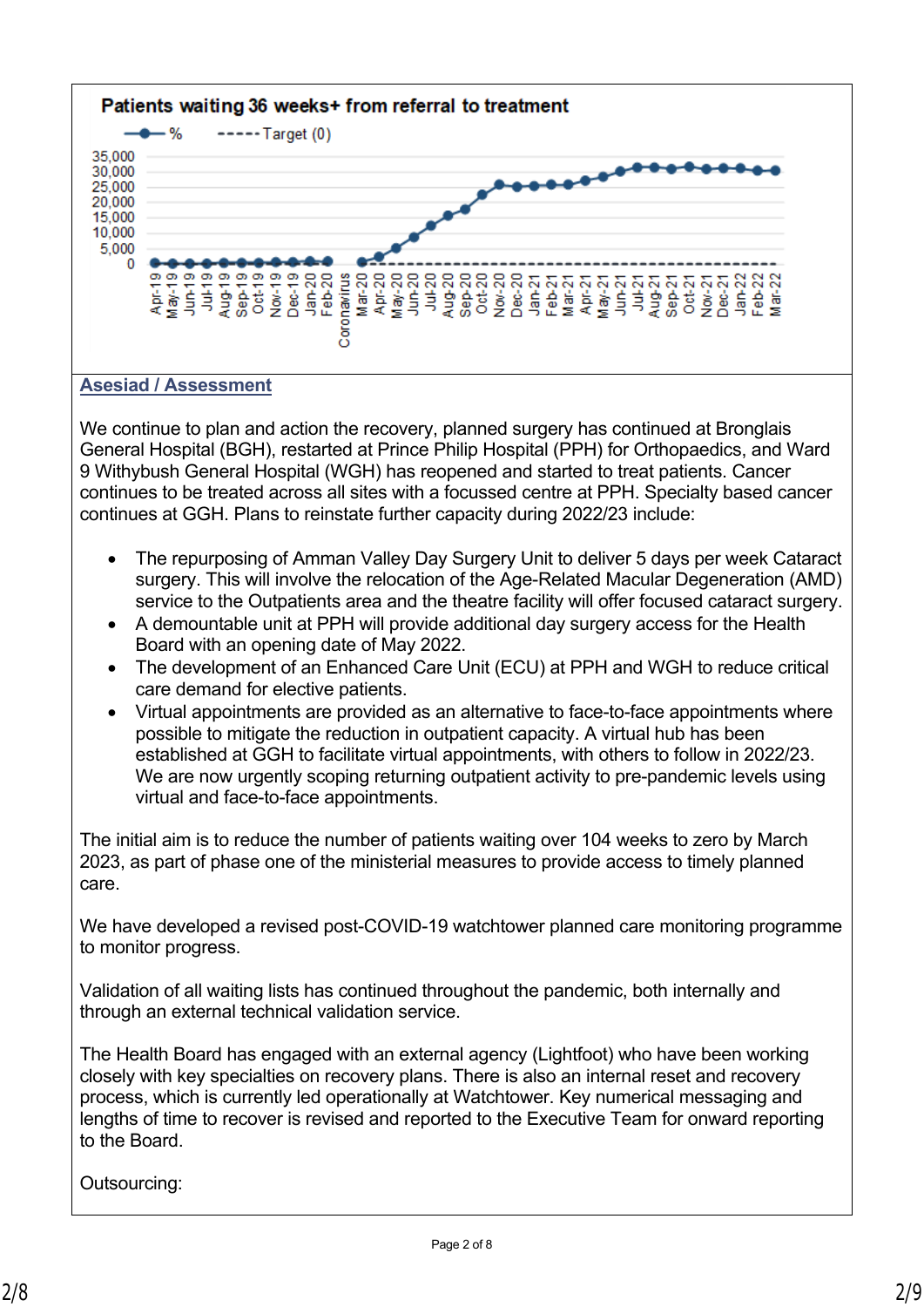During 2021/22, there was a significant and ambitious outsourcing and insourcing plan with the independent sector to alleviate pressure within HDdUHB hospital sites. This was a similar picture across Wales, with other health boards also accessing capacity from Independent Providers where possible. Unfortunately, this led to health boards being in direct competition with each other for the same scarce resources, resulting in limited capacity and an increase in costs. It is also important to note that the number of Independent Providers in Wales is significantly less than in England, therefore the availability of capacity was further reduced from the onset.

The table below shows the 2021/22 outsourcing/insourcing volumes with providers, split by specialty:

|                            |                        |                               | Sum of<br><b>Total</b> | Sum of    |
|----------------------------|------------------------|-------------------------------|------------------------|-----------|
| <b>Section</b>             | <b>Portfolio</b>       | <b>Provider</b><br>lig Copy   | <b>Volume</b>          | Year      |
| Insourcing/<br>outsourcing | <b>Cardiology</b>      | St Josephs                    | 60                     | 85,280    |
|                            | <b>Dermatology</b>     | BMI (Werndale)                | 885                    | 281,439   |
|                            |                        | <b>YMS</b>                    | 3,195                  | 495,747   |
|                            | <b>Endoscopy</b>       | Spire (Bristol)               | 59                     | 59,933    |
|                            |                        | St Josephs                    | 255                    | 364,011   |
|                            | <b>General Surgery</b> | BMI (Werndale)                | 67                     | 219,058   |
|                            |                        | Sancta Maria                  | 24                     | 50,258    |
|                            | Gynae                  | Spire (Bristol)               | 9                      | 45,063    |
|                            | <b>Neurology</b>       | (blank)                       | 0                      | 195,000   |
|                            | Ophthalmology          | Community health and eye care | 1,647                  | 1,580,193 |
|                            |                        | Spa Medica/Werndale           | 1,480                  | 1,730,707 |
|                            | <b>T&amp;O</b>         | BMI (Bath)                    | 7                      | 58,678    |
|                            |                        | <b>BMI</b> (Drotwitch)        | 22                     | 140,293   |
|                            |                        | BMI (Werndale)                | 102                    | 1,017,317 |
|                            |                        | Spire (Bristol)               | 28                     | 44,961    |
|                            |                        | St Josephs                    | 124                    | 300,297   |
|                            | <b>Urology</b>         | <b>BMI</b> (Werndale)         | 10                     | 41,674    |
|                            |                        | Sancta Maria                  | 35                     | 26,528    |
| Insourcing/<br>outsourcing |                        |                               |                        |           |
| <b>Total</b>               |                        |                               | 8,009                  | 6,736,437 |
| <b>Grand Total</b>         |                        |                               | 8,009                  | 6,736,437 |

\*Actuals will include an estimated volume for March until actual volumes are confirmed

Many of the above contracts expired at the end of March 2022, however some had an extension clause until the 30<sup>th</sup> June 2022. The outsourcing experience in 2021/22 has been mixed, with many providers disappointingly failing to deliver on their quoted activity, and a high internal rejection rate of people desiring to travel further afield, particularly with regard to the Cataract Service. This has shaped the Health Board's thinking in terms of which providers to utilise the finite internal and external resources on for future outsourcing opportunities. Agreement has therefore been reached to extend the following: -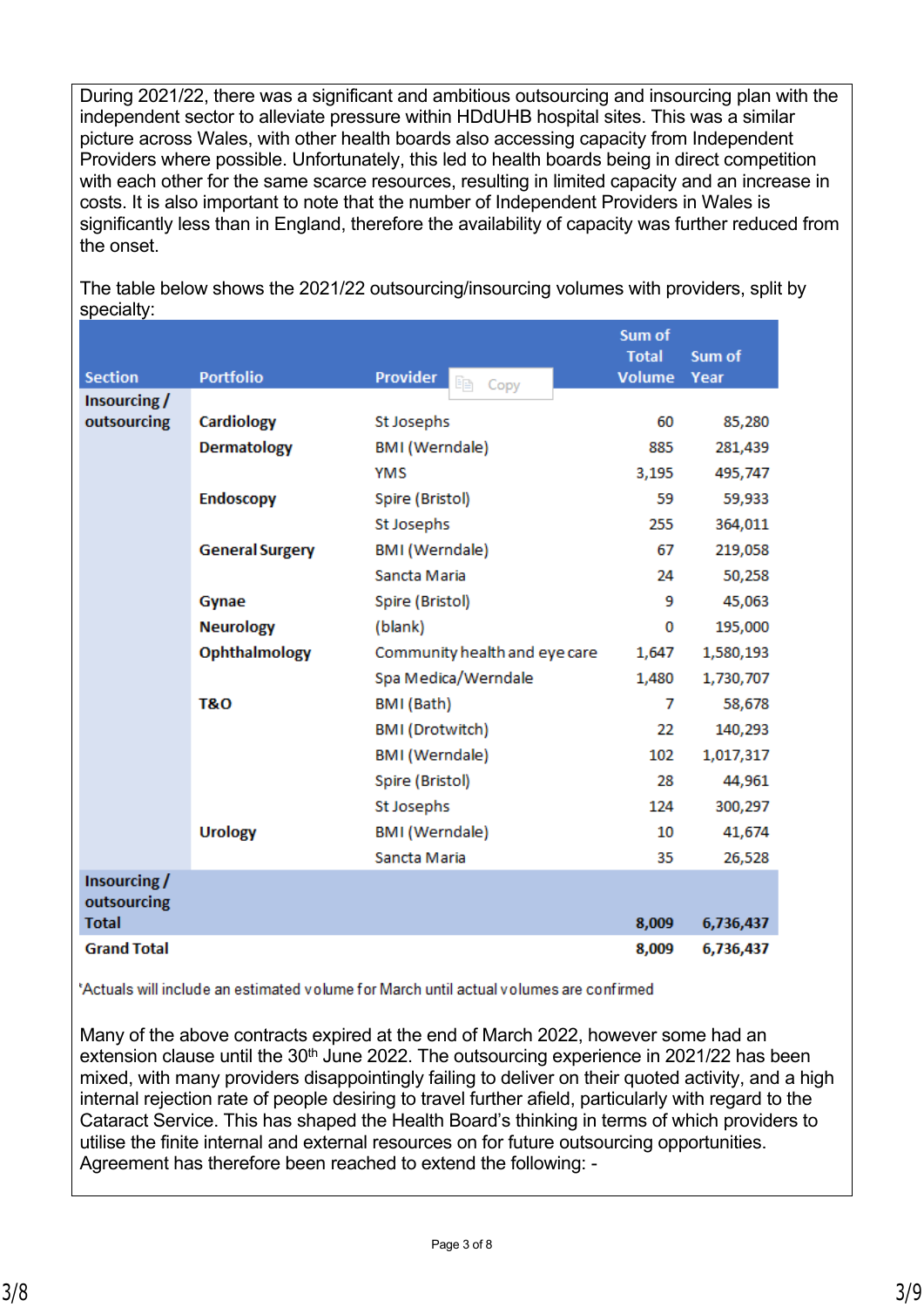| <b>Type</b>       | <b>Provider</b>     | <b>Specialty</b> | <b>Volumes</b> | <b>Avg Cost per</b> |              |
|-------------------|---------------------|------------------|----------------|---------------------|--------------|
| 瞺                 |                     |                  | Qtr1           | case                |              |
| Copy              | Jommunity Health    | Ophthalmology    | 1200           | 1100                | 1,320,000    |
|                   | and Eye Care (CHEC) |                  |                |                     |              |
| <b>Insourcing</b> | <b>YMS</b>          | Dermatology      | 1290           | 167                 | 216,000      |
| <b>Insourcing</b> | Medinet             | Neurology        | 1080           | 72                  | 78,000       |
|                   |                     | <b>TOTAL</b>     | 3570           |                     | $1,614,000*$ |

### Stage 1 position:

HDdUHB outpatient appointments have been impacted by COVID-19 due to social distancing restrictions, which has reduced the number of patients seen per session. To highlight the impact these restrictions have had on patients waiting for a new outpatient appointment (stage 1 patients); prior to COVID-19 in March 2020, HDdUHB was on track to have no patients waiting beyond 36 weeks for a S1 appointment. In February 2022, the HDdUHB had 18,983 waiting for a S1 appointment. Predicted S1 breaches in March 2022 are approximately 19,500.

Since COVID-19, the highest Operating Department Practitioners (OPD) activity occurred in November 2021. This resulted in the number of S1 36 week breaches reducing by 532 (18,304 in October to 17,772 in November 2021). With a reduced number of patients seen in January and February 2022, the number of 36 week breaches subsequently increased to 18,983 in February 2022. OPD activity is split between new and follow up appointments. The proportion of new appointments overall is about one third.

The below graphs show the number of patients waiting over 36 and 52 weeks for their first outpatient appointment from April 2020 to February 2022. These figures are reported to Welsh Government on a monthly basis. The 36 week breaches have increased from 464 in April 2020 to 18,983 in February 2020, whilst the 52 week breaches have increased from 3 to 12,738.



Follow Ups:

The 2 delayed follow up measures have shown steady improvement, and in March 2022 the total delayed follow ups are at the lowest level since November 2019 (31,335) and delayed follow ups over 100% the lowest level since May 2020 (18,941). We continue to progress the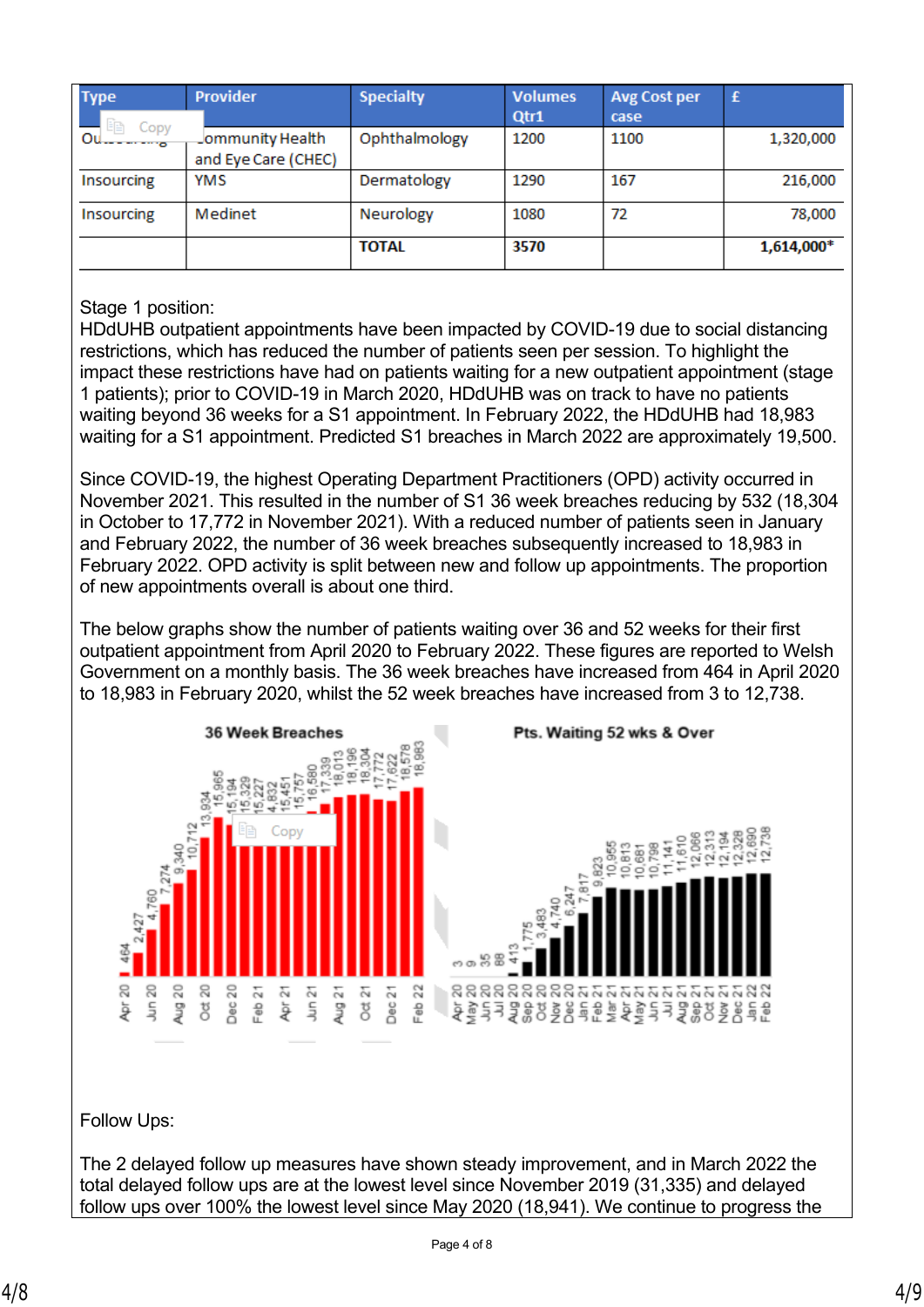use of see on symptoms (SOS) and patient initiated follow up (PIFU) to alleviate these numbers.



# Elective activity:

In March 2022, 49,188 patients out of a total of 86,722 (56.7%) were waiting less than 26 weeks for treatment. The national target is 95%.

The interim target is to reduce the number of patients waiting over 104 weeks to zero by March 2023 as part of phase 1 of ministerial measures to reduce waiting times.

Elective activity sample including cancer surgery

|       | DC  | тn  | <b>TOTAL</b> | $%$ DC |
|-------|-----|-----|--------------|--------|
| Dec21 | 411 | 144 | 555          | 74%    |
| Jan22 | 473 | 161 | 634          | 74.6%  |
| Feb22 | 552 | 168 | 720          | 76.7%  |

It is essential to note the backdrop of restart and the continued unscheduled care pressures that continue to impact on reduction of the trajectory. The current hospital bed base plans have been reviewed in line with available theatre staffing templates as each site presents challenge to the required delivery plan. Within BGH, the bed base is currently 14 beds on Rhiannon ward, and this is considered appropriate for the current assessed inpatient cohort for theatre capacity. Although the plan for this site is set, it should be noted that expansion of the theatre lists can only be achieved via Integrated Medium Term Plan (IMTP) monies to fund phase 2 of the expansion plan and to support commissioned external clinical work from neighbouring health boards to the north of the site. The site had proceeded to put in place one – two flexed enhanced care beds in 2021, however these remain unfunded.

During COVID-19, there has been a successful transfer of Ward 7 in PPH of GGH and WGH colorectal work, which has functioned extremely well. This was implemented due to the lack of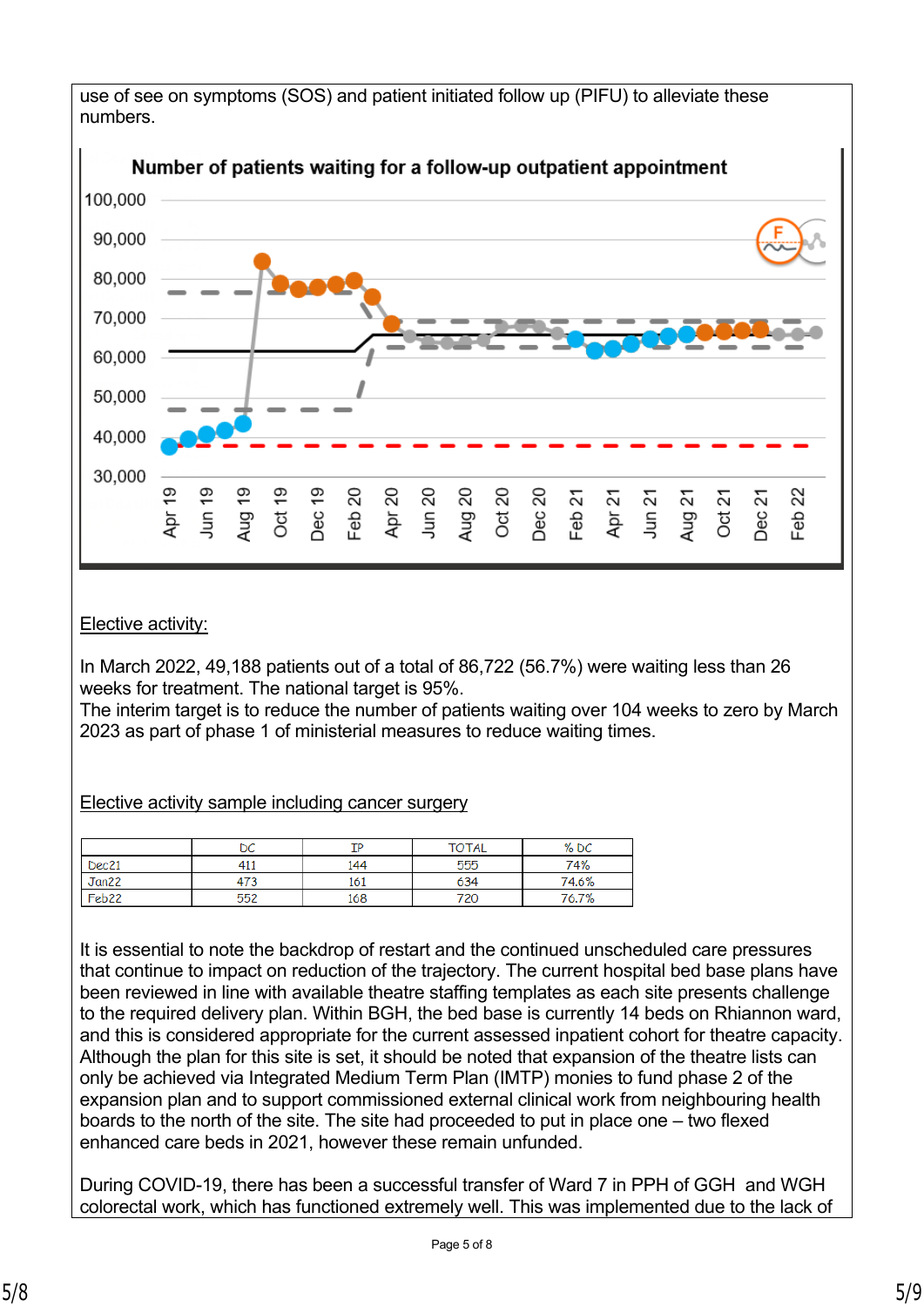available elective beds at GGH and WGH, which increased both COVID-19 and unscheduled care pressures. The ward and theatre complex currently facilitates the main cancer specialities of colorectal, urology and breast, including the use of the Peony Unit. The Directorate has commenced a firm plan with WGH to open an elective 11 bedded ward during March 2022 which will allow general surgery, some colorectal surgery, breast and gynaecology to take place at WGH. In support of the Getting It Right First Time (GIRFT) review, HDdUHB noted that a further 6 trolley spaces are being pursued to support the OVN/DC surgery for Orthopaedics, which will require ring fencing. These site-based ward changes will be supported by a site-based enhanced care unit (ECU) at WGH and a further unit at PPH to support the major cancer surgery of colorectal and urology.

In PPH, Ward 6 has restarted Orthopaedic inpatient surgery during March 2022 with a further day surgery theatre in the new demountable site at PPH to exclusively support day surgical orthopaedic procedures. This is due to commence May 2022. However, the ward continues to have recruitment challenge and therefore will initially only be able to open with 12-14 beds from 14th March 2022.

Due to capacity challenges, a review is required of the elective bed base at GGH given that the current provision of 3 side rooms on Merlin to support Ear, Nose and Throat (ENT) will not support the remaining funded theatre sessions, which include the transfer of cancer specific specialities back from PPH. This will continue to impact on the full restart of orthopaedic theatres at PPH. There also needs to be consideration of a full remap of emergency surgical and trauma ward including specific ENT and Urology ward provision on the site of GGH.

The re-development of Amman Valley Hospital (AVH) theatres and OPD supports HDdUHB's delivery plan for cataracts and Wet AMD, however in order to deliver the cataract sessional commitment this will require transfer of the RACE triage system to the nursing teams and interventional job planning to cover the cataract sessions at AVH.

The Directorate is experiencing staffing deficits in theatre services and Anaesthetics across Carmarthenshire and BGH, and will continue to work with workforce on a targeted recruitment programme to include Consultant recruitment. This will continue to impact on % of delivery back to full capacity. The expectation is to return to maximised capacity, as staffing and bed base allow, by 1<sup>st</sup> May 2022. The WGH fire work programmes, delays of the installation of Bioquell pods at the WGH and PPH sites, and the impact of Phase 3 of the Obstetric Theatres work at GGH have the potential to delay start dates until June 2022, and the pace of further session expansion. It should be noted that the fragility of the anaesthetic rota due to recruitment issues have to be factored into the aforementioned challenges.

# **Argymhelliad / Recommendation**

The Strategic Development and Operational Delivery Committee is requested to consider the update relating to Planned Care and the impact of outsourcing certain services on the new and follow up OPD data End of Year 21/22.

| <b>Amcanion: (rhaid cwblhau)</b><br><b>Objectives: (must be completed)</b> |     |                                                                                                                                                                                                                                                                                                                                            |
|----------------------------------------------------------------------------|-----|--------------------------------------------------------------------------------------------------------------------------------------------------------------------------------------------------------------------------------------------------------------------------------------------------------------------------------------------|
| <b>Committee ToR Reference:</b><br>Cyfeirnod Cylch Gorchwyl y Pwyllgor:    | 2.4 | Provide support to the Board in its role of<br>scrutinising performance and assurance on<br>overall performance and delivery against Health<br>Board plans and objectives, including delivery of<br>key targets, giving early warning on potential<br>performance<br>making<br>issues<br>and<br>recommendations for action to continuously |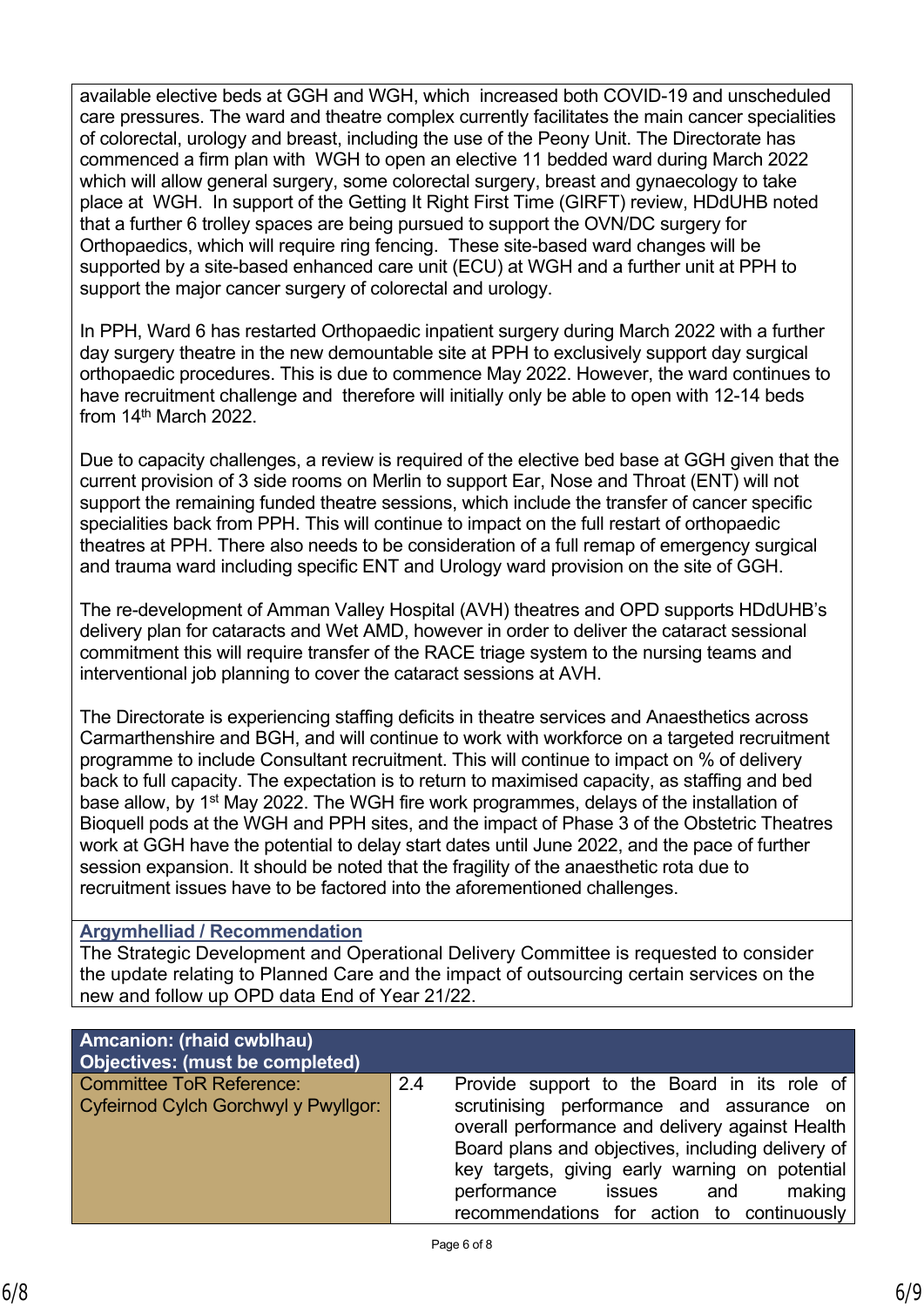|                                       | improve the performance of the organisation and,<br>as required, focus in detail on specific issues<br>where performance is showing deterioration or<br>there are issues of concern.<br>2.5<br>Provide assurance to the Board that the data on<br>which performance is assessed is reliable and<br>of high quality and that any issues relating to<br>data accuracy are addressed. |
|---------------------------------------|------------------------------------------------------------------------------------------------------------------------------------------------------------------------------------------------------------------------------------------------------------------------------------------------------------------------------------------------------------------------------------|
| Cyfeirnod Cofrestr Risg Datix a Sgôr  | CR 1048 Risk to the delivery of planned care services                                                                                                                                                                                                                                                                                                                              |
| Cyfredol:                             | set out in the Annual Recovery Plan 2021/22                                                                                                                                                                                                                                                                                                                                        |
| Datix Risk Register Reference and     | Risk Score 16                                                                                                                                                                                                                                                                                                                                                                      |
| Score:                                |                                                                                                                                                                                                                                                                                                                                                                                    |
| Safon(au) Gofal ac lechyd:            | 3.1 Safe and Clinically Effective Care                                                                                                                                                                                                                                                                                                                                             |
| Health and Care Standard(s):          | 5. Timely Care                                                                                                                                                                                                                                                                                                                                                                     |
|                                       | 4.2 Patient Information                                                                                                                                                                                                                                                                                                                                                            |
|                                       | 5.1 Timely Access                                                                                                                                                                                                                                                                                                                                                                  |
| <b>Amcanion Strategol y BIP:</b>      | 1. Putting people at the heart of everything we do                                                                                                                                                                                                                                                                                                                                 |
| <b>UHB Strategic Objectives:</b>      | 2. Working together to be the best we can be                                                                                                                                                                                                                                                                                                                                       |
|                                       | 5. Safe sustainable, accessible and kind care                                                                                                                                                                                                                                                                                                                                      |
|                                       | 4. The best health and wellbeing for our individuals,                                                                                                                                                                                                                                                                                                                              |
|                                       | families and communities                                                                                                                                                                                                                                                                                                                                                           |
| <b>Amcanion Llesiant BIP:</b>         | 2. Develop a skilled and flexible workforce to meet the                                                                                                                                                                                                                                                                                                                            |
| <b>UHB Well-being Objectives:</b>     | changing needs of the modern NHS                                                                                                                                                                                                                                                                                                                                                   |
| <b>Hyperlink to HDdUHB Well-being</b> | 5. Offer a diverse range of employment opportunities                                                                                                                                                                                                                                                                                                                               |
| Objectives Annual Report 2018-2019    | which support people to fulfill their potential                                                                                                                                                                                                                                                                                                                                    |
|                                       |                                                                                                                                                                                                                                                                                                                                                                                    |

| <b>Gwybodaeth Ychwanegol:</b><br><b>Further Information:</b>                                                                                                                                                                  |                                                            |
|-------------------------------------------------------------------------------------------------------------------------------------------------------------------------------------------------------------------------------|------------------------------------------------------------|
| Ar sail tystiolaeth:<br><b>Evidence Base:</b>                                                                                                                                                                                 | National Planned Care Programme                            |
| <b>Rhestr Termau:</b><br><b>Glossary of Terms:</b>                                                                                                                                                                            | Included within the report                                 |
| Partïon / Pwyllgorau â ymgynhorwyd<br>ymlaen llaw y Pwyllgor Datblygu<br>Strategol a Chyflenwi Gweithredol:<br>Parties / Committees consulted prior<br>to Strategic Development and<br><b>Operational Delivery Committee:</b> | <b>Planned Care Directorate</b><br>SDODC 26th October 2021 |

| <b>Effaith: (rhaid cwblhau)</b><br>Impact: (must be completed)    |                          |
|-------------------------------------------------------------------|--------------------------|
| <b>Ariannol / Gwerth am Arian:</b><br><b>Financial / Service:</b> | Referenced in the report |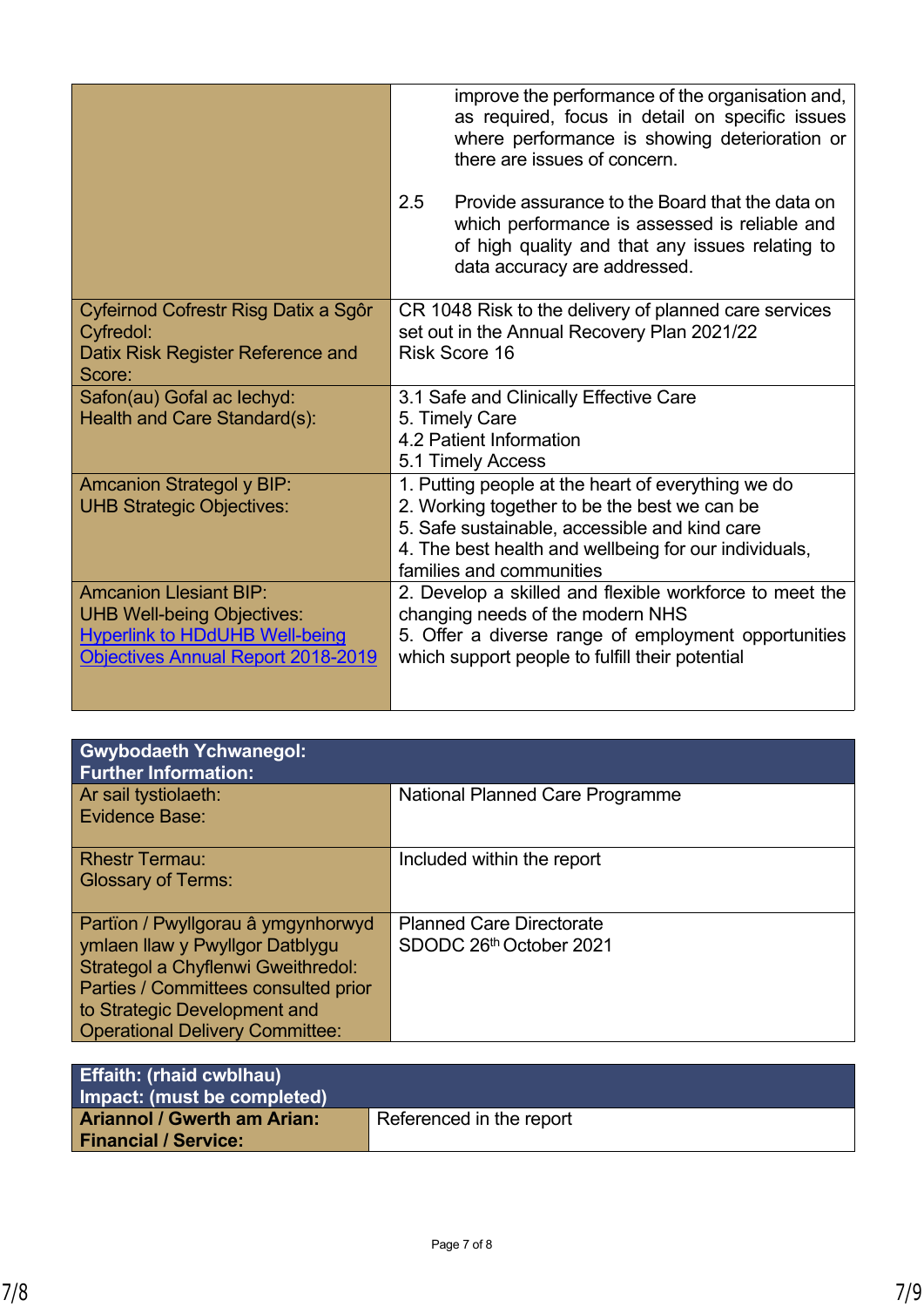| <b>Ansawdd / Gofal Claf:</b>            | Adverse quality and/or patient care outcomes/impacts of   |
|-----------------------------------------|-----------------------------------------------------------|
| <b>Quality / Patient Care:</b>          | delayed treatment and access to care                      |
|                                         |                                                           |
| <b>Gweithlu:</b>                        | No direct impact although delivery plans in part will     |
| <b>Workforce:</b>                       | necessitate supporting recruitment.                       |
| Risg:                                   | Risk 1048 - Risk to the delivery of planned care services |
| <b>Risk:</b>                            | set out in the Annual Recovery Plan 2021/22               |
| <b>Cyfreithiol:</b>                     | All outsourcing activity is commissioned in accordance    |
| Legal:                                  | with the NWSSP Commissioning Framework.                   |
| <b>Enw Da:</b>                          | Potential for political or media concern in the event of  |
| <b>Reputational:</b>                    | extended waits for access to care.                        |
| <b>Gyfrinachedd:</b><br><b>Privacy:</b> | N/A                                                       |
| <b>Cydraddoldeb:</b>                    | Patients are prioritised according to clinically assessed |
| <b>Equality:</b>                        | risk of harm.                                             |